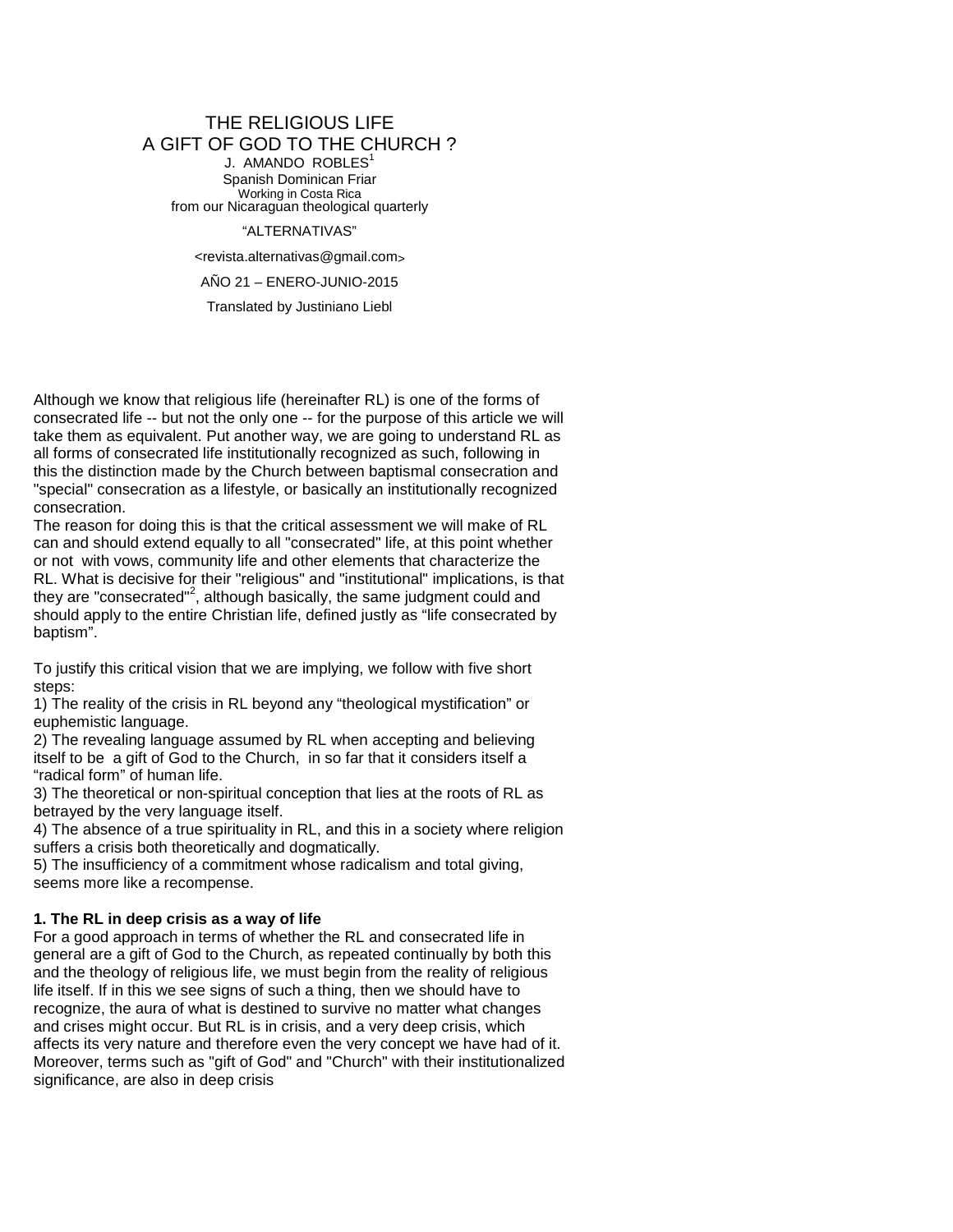Regarding this point we must be good and clear – something very rare in the ecclesial world and virtually nonexistent in the clerical. The RL crisis is not from a scarcity of vocations, nor from the culture of disbelief and religious indifference that progressively envelops different countries, nor even from the prevailing disillusionment and fatigue in RL itself. The first two situations, serious as they might be with their implications, nevertheless when wellaccepted could be the rich soil for a RL with greater illusions promising, for example, a future with fewer but more alive religious communities. But this doesn't seem to be the case. The third situation is more a manifestation of the problem than of its cause, although neither church nor theology nor RL seem to consider it as such. The crisis is so deep that, strictly speaking, its roots lie not in the lack of adaptation of RL to the culture of our times, least of all to the worldly or non-spiritual form as is usually denounced, and for which adaptations and renewals decreed by the Second Vatican Council fifty years ago have been carried out.

The problem or crisis lies elsewhere. It is located in the very root of RL itself, as a form of life "institutionally religious", in which objectives, contents and proposals have been and still are "religious" by their very nature. At least properly speaking it's not located in the religious subjects as such sent into the surrounding-social-cultural context, nor in the lack of adaptation and/or renewal that had been decreed. Responsible causes for "lack-of-life" can hardly be ascribed to others nor to a lack of apt environment. And this simply because when life exists, it compulsively adapts to its environment. Much less does life ever exist by decree or from guilt, at least not a life worthy of the name. The problem is that the RL, apparently successful in the world, is in crisis: there is no life, it is bloodless. Obstructing it is the passing over from agrarian and urban-agrarian societies into which RL was born and gained success, and now entering into a society of knowledge -- into a society that is industrial with its corresponding modernity, in which RL -- a life filled with and based upon beliefs -- no longer finds acceptance.

Not only the RL but Christianity itself came into and served $3$  this same agrarian society. In this society, values and categories such as "ordering-<br>
> obeving", "God-> Lord", "Jesus Christ->mediator", "authority->revelation "God->Lord", "Jesus Christ->mediator", "authority->revelation", "incarnation, redemption", "sacraments", "end of the world", "time and eternity", and many others, enjoyed great credibility and prestige. This culture was a perfect fit for Christianity with its three-fold model: hierarchically-authoritarian, agrarian and dualistic; and for RL, where religious radicalism, sense of faith, submission and obedience, constituted its highest axiological realization, and was surpassed only by martyrdom. RL was rightly called "the Angelic Life" and "the State of Perfection". Today the cultural value of these categories has been surpassed, but nevertheless they are still in use. We are referring to the Christian categories enunciated at the beginning of this paragraph. For example, people keep talking about "consecrated life" with its great "religious connotation". And since "theologically" every baptized person is a "consecrated person" it is common to refer to the RL as a "special form of consecrated life". This was the time when Christianity and RL as its highest axiological expression, simultaneously fulfilled a double function: social programming; and serving as the path and bridge over to transcendence or the absolute dimension, however this second one not without serious and grave limitations. Because, as can be seen from very early, even already from the Gospels, Christianity suffered and succumbed to a very strong temptation: it got configured as a religion and not the path to spirituality that it was;  $^4$  it became "the Christian religion" into which RL was born.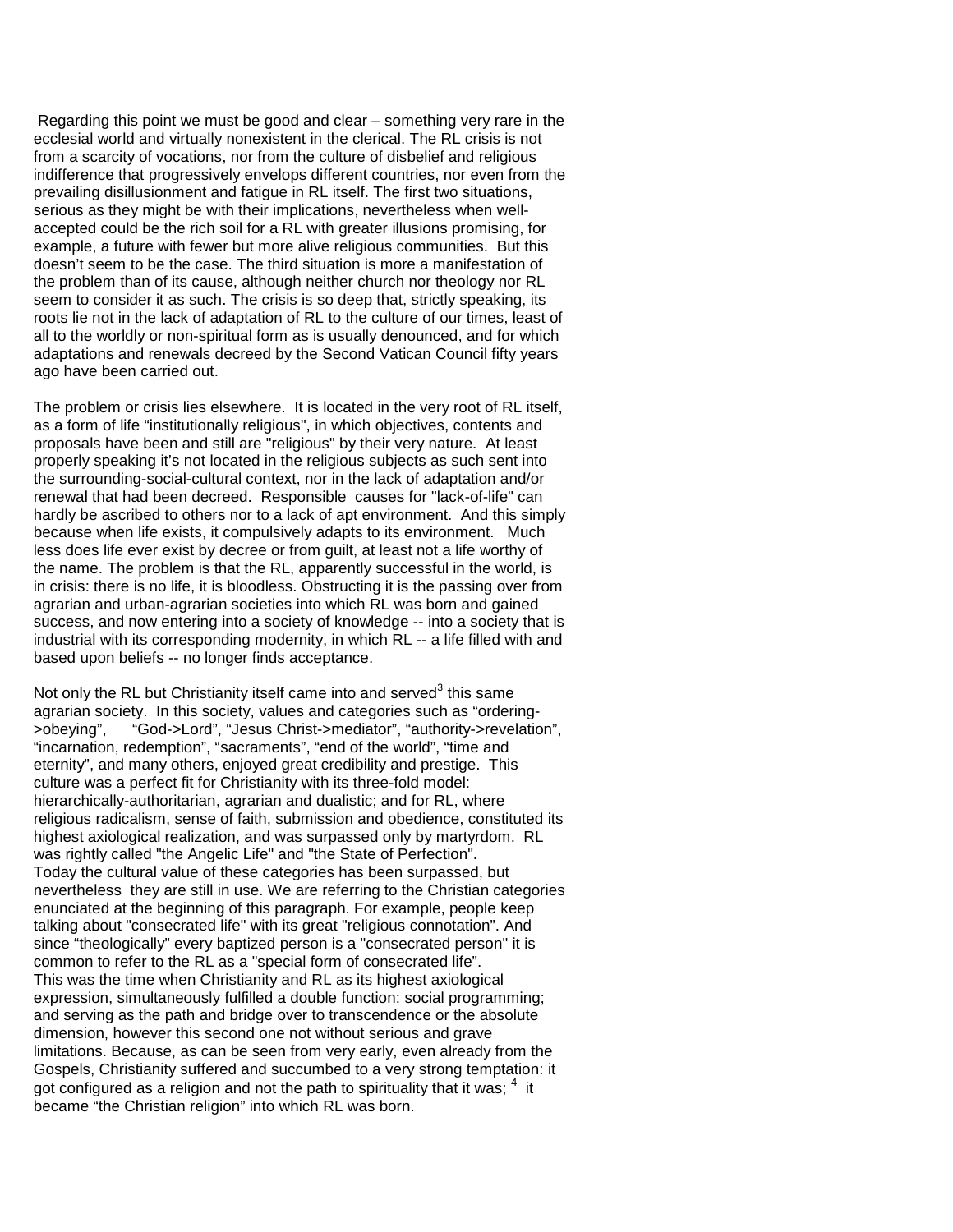But even Christianity and RL could be a way of true and authentic spirituality, and not merely sources of world-views and history, social programming, social, ethical and personal morals, all of which is dominantly what they were. This to the extent that Christianity and RL could and did articulate a form of life, knowledge and work, profoundly axiological, as was the form of life, knowledge and work in agricultural and urban-agrarian society. The articulation of Christianity and religious life on what was most axiological, made possible the path to what was most sacred and most transcendental. These were the two thousand years of the great success of Christianity and RL. But this is ancient history. Today it's no longer the case.

Such articulation is no longer possible, and hence the crisis, simply because work and especially knowledge are no longer axiological as they used to be. Hence religion and RL are only possible when cultivated as spirituality, that is, for their own sakes, of a transcendence postulated as gratuitous, fully complete and ineffable, and lived experientially as such, not as the source of a vision of the world, or of history and the universe, neither of self nor of personal and social ethics, all of which are nevertheless very necessary. All these functions have ceased to exist as their own religion. This is where the crisis of religious life is found: in the application of assumptions that are no longer possible for being mythical (for example: the need to believe in a personal God who reveals truths with a plan and a purpose for all of us) all of which are assumptions which Christianity as a religion nor RL are any longer able to substantiate or articulate credibly. In addition a substantiation and articulation of such a nature would be eminently theoretical, not experiential, and therefore not spiritual.

This is the consequence of entering into a new kind of society, A NEW way of life based on knowledge, but not axiological knowledge, which might be used as a base or articulated as a religion that is of beliefs or "truths ", and consequently neither Christianity as a religion, nor RL. That is why RL is in crisis, and a crisis unto death, because there is incompatibility between a RL based on beliefs and a society based on knowledge.

That is why the more we move into a knowledge society as a life-style, the more Religious Life goes into crisis. Although it should be stressed that the incompatibility lies between RL and a society of knowledge, between beliefs based on mythical<sup>5</sup>, legendary non-knowledge, and not between spirituality and a society of knowledge. On the contrary, these are not only compatible but actually necessary. And indeed a society of knowledge is wide open to a spirituality that is immense, if not to say total. Not so with religion.

A Christianity and RL unaware of this, perforce will be in crisis, despite any changes and adjustments that get made. Because since it will be through superficial changes and adaptations, consequently they will be profoundly insufficient. Just like those following upon the Second Vatican Council (1962-1965): certainly necessary but radically insufficient. And hence the crisis.

There is a willingness to change forms and to change certain types of content, references and presence, but what lies at the very core, the very conception of RL, its character as gift and consecration, as we see it, does not change. It is believed that, as postulated by the Council, the solution is to return to the neo-testamentary biblical origins, to the charisma of the founder, and become adapted themselves to the changing times. But this is without them coming to realize that these origins in themselves already "are religious" or are read "as religious," and that the adaptation of these "religious assumptions" --- which to a great extent are incompatible with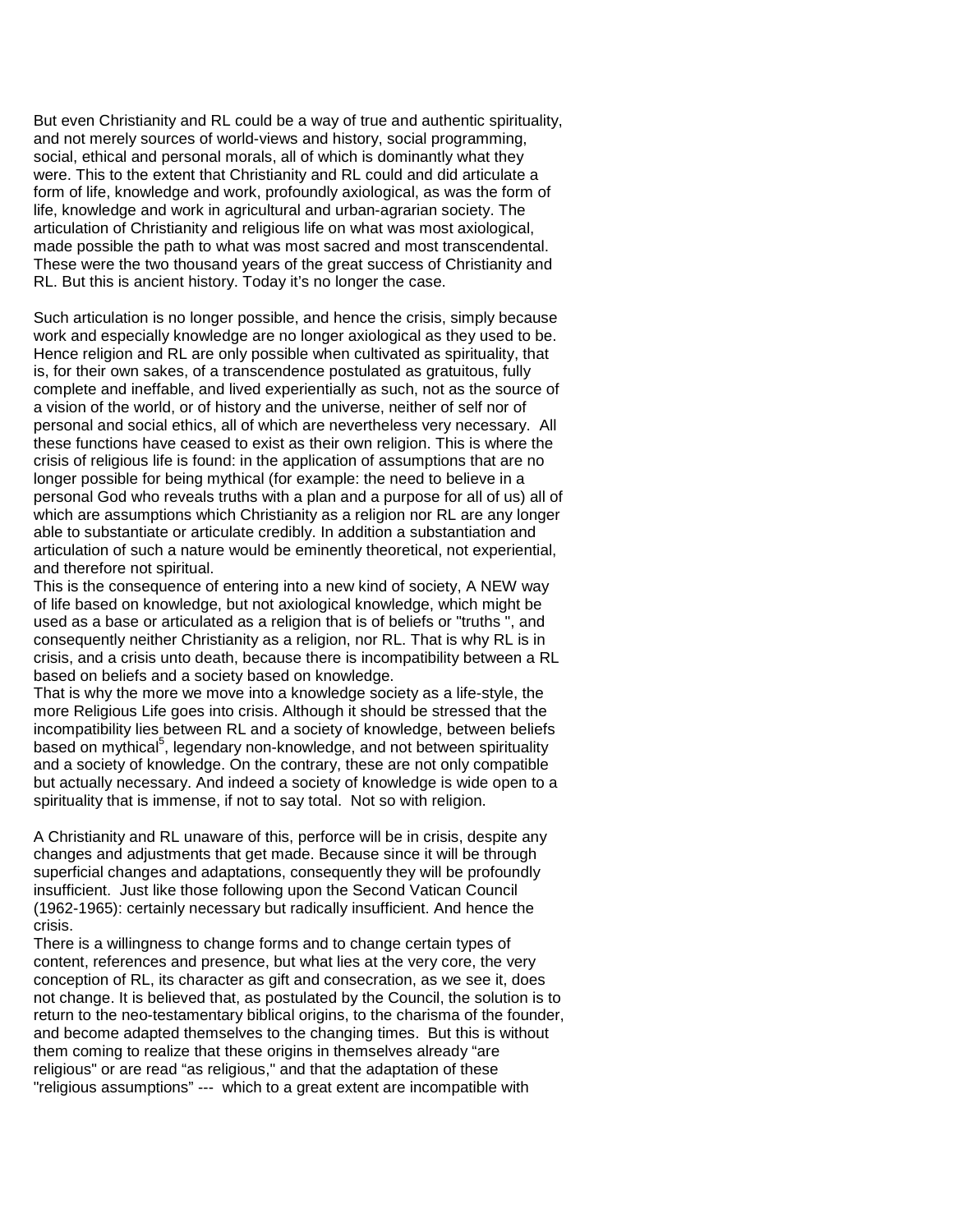knowledge as a form of current living --- continue to be considered as absolute.

The best proof of this is the religiosity, and even pietism, which has characterized many of the women and men founders of religious institutes throughout modern times, especially during the late nineteenth and early twentieth century.

The three starting points assumed by the II Vatican Ecumenical Council for the renewal of religious life that were just now mentioned, were honest, but deeply inadequate<sup>6</sup>. Although it did not, It should have begun with evangelical christianities<sup>7</sup> as spirituality, and with a better understanding of the new societies and new cultures that were emerging with their demands in terms of spirituality, but, again, the Second Vat. Council lacked the ability to discover it or to bring it about. It emphasized reform and commitment by the RL, aspects necessary and valuable, believing to be sufficient that reform and commitment would lead to a good spiritual quality or would be its expression, but it did not assume spirituality as the absolute and total dimension of the human being.

No connection was made to the spiritual experience of Jesus nor to the deepest demands of women and men today. The Church as institution proposed to reform and renew itself, and largely succeeded, but without accepting the "being born again" that Jesus proposed to Nicodemus, nor did it question its need for it for its own religious institutions and religious selfconception.

# 2 - **"God's gift to the Church" or a betraying language**

This "religious" conception of itself by RL -- as though it were necessary and divinely guaranteed for all time – is adequately picked up and captured the RL expression as "God's gift to the Church," which is repeated by both the Church and theology, without suspecting its character which is mystifying and therefore unrealistic. And the form to read and interpret it is, without doubt, as a religious friend, talking about the crisis of RL, put it to us: "*Very possibly the RL as it exists today will disappear, but not RL in itself. Because RL is a gift of God to the Church. "This RL" may disappear, but there will always be consecrated life in the Church "*.

An expression seemingly so true because of its doctrinal content. But will it be as secure as you think? Will RL be guaranteed forever precisely as "consecrated life" in the Church? Would this even be spiritually and "Christianly" desirable? The expression contains three terms, "God", "gift", "church" and all three supposedly are beyond all doubt, real and true. But is it really so?

**Let us begin with the word "God". The "God" that the expression implies -- Lord God or Father just as you like, making a great gift to his Church, has validity only in a theistic view, either as hierarchical and authoritarian or rather as fatherly and intimate, as usually presented in pos-council theology. Authoritarian or intimate, this is God with power and obviously capable of making gifts. Even more, according to the expression, only God can make the gift of RL, and in giving it to the Church, God is showing both the quality of the gift itself and of the community or institution to which it is being given, plus the divine parental relationship that Gos maintains with it.**

**But this vision, very evident in a society that is urban-agrarian and artisan, -- and in its intimate expression even more evident in modern**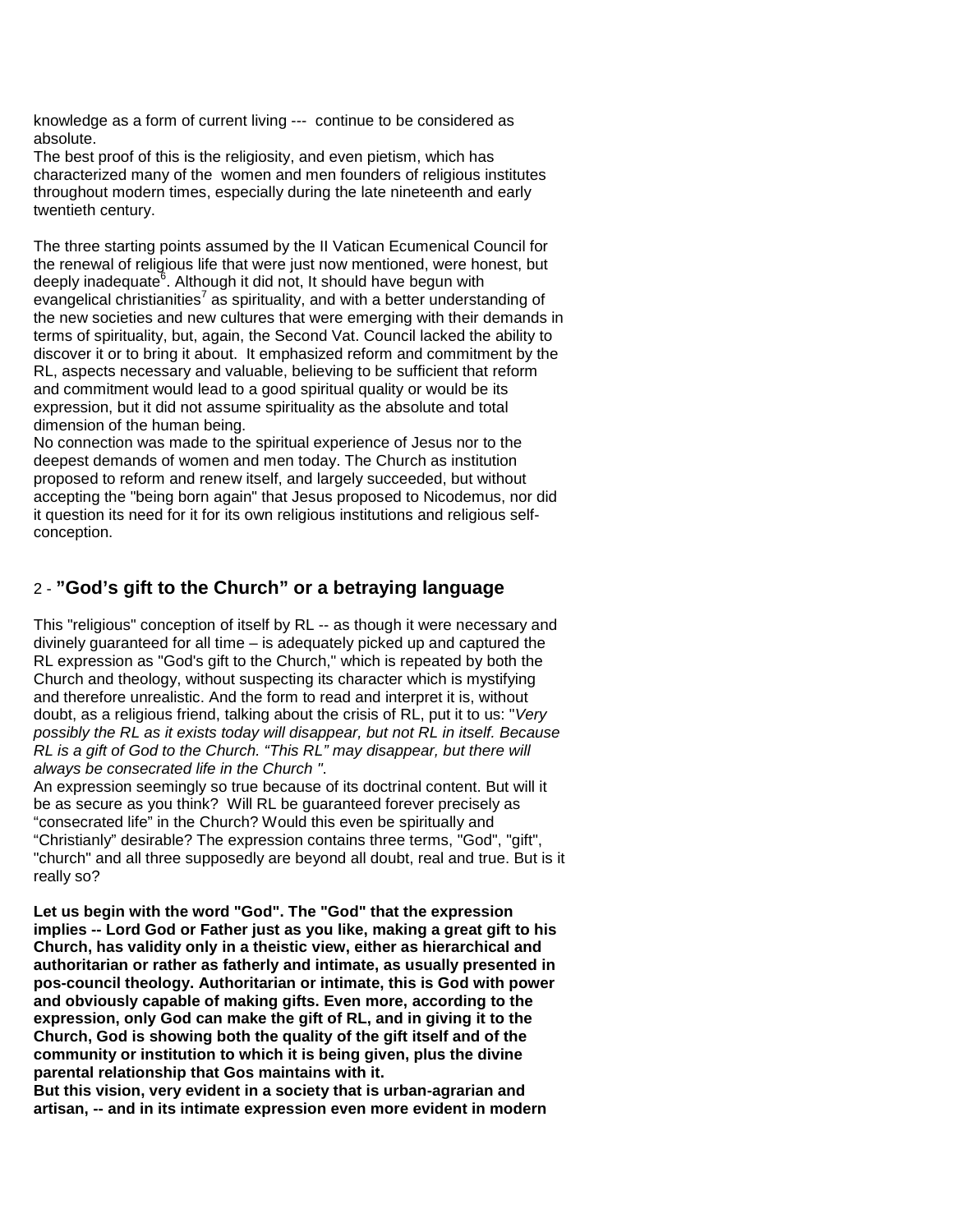**Christian believers -- has begun to go into crisis in modernity itself, in the industrial society. And, of course, its crisis is broader and more profound in our society of knowledge. Because in it can be found no place to question ourselves over the meaning of nature, the cosmos, of man and of history. These things have no meaning in themselves, but only the meaning that we might give them. God neither guarantees nor warrants anything. As such, God is not required. God is not necessary as creating power nor as ultimate explanation for everything nor as its source of meaning. So much for this part.**

**Furthermore, spirituality as an experience -- destined to surmount religion in a society of knowledge -- strictly speaking does not know a personal God, nor an ontological God and even much less some anthropomorphic God. And besides, spirituality is actually incompatible with such a God. The God of spirituality is a "God without God".**

**Spirituality is the experience of unity, gratefulness, completeness and fullness: it is being "a totality". It is literally unspeakable, unnamable, and therefore even "the experience of nothing", because since it is "a totality", it is not the experience of anyone or anything. Spirituality as an experience which in itself is not theistic, because it knows no need: not even a need for God.**

**Spirituality as genuine experience is identified with the famous expression of Master Eckhart: "That is why I ask God to free me from God." Because spirituality is the experience of totality in its unity,**  including even God, without one or two **others; in it there is no room for God. In spirituality there is no place for a God who needs a "locus".**

As, in the words of Master Eckhart, no one is truly poor who still has in her or his soul a place where God might **be. And if one is not truly poor, God can not be in that person. God can only be in place where place does not exist.<sup>10</sup>**

That's the reason why the idea of "gift" likewise can not be linked to God. The God of genuine spiritual experience can not make a gift, a present, neither small nor great, since the very God is pure gratuity and only gratuity; God is fullness and totality in itself, never half way, or a step further – fullness, and therefore God's very own reason for being.

To speak of "gift" involves recognizing a difference, superiority and a previous state of being between the giver and the recipient. At very least this smacks of dualism. This is very understandable and even apparent in a "hierarchical-authoritarian vision" of a society that is agrarian and artisan with a dualistic vision, but it makes no sense for a vision of reality -- if we can call it such -- that leads to a spiritual experience that is non-dual. In this experience all is God: all is one, everything is everything; no multiplicity nor difference and, obviously, there is nothing greater than anythig not even God.

To speak of a God "who gives" is to continue maintaining an anthropomorphic and personalizing vision of God, incompatible with the knowledge we have of the absolute dimension. Because knowledge of the absolute dimension is knowledge with neither content nor form. And as such, it alone is worthy to be called "spiritual", and the only knowledge spiritually compatible with a society of knowledge. Any other knowledge is religious, rational, dual, in one word a functional substitute that goes into crisis.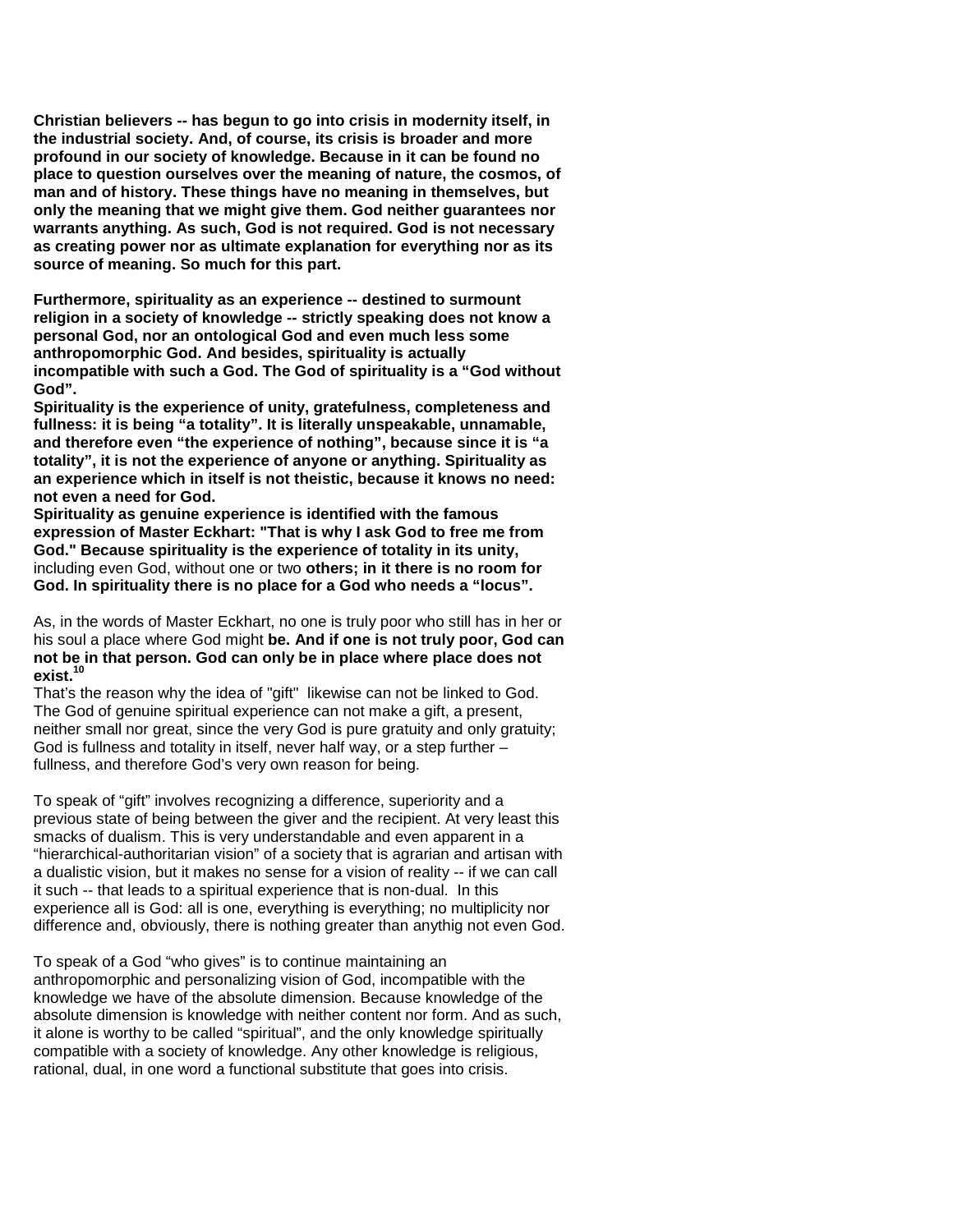We say that to speak of a gift is to recognize in the donor a superiority and previous state with respect to the person receiving the gift. But when God, gift and Church (or baptized community), get to be institutionalized, as in this case, then the relationship is also institutionalized, and God is forever linked to the Church by his gift, that is, until the end of time. In other words, God becomes bound to his gift and actually subject to it. What began as a gift, so to speak, turned out to be an eternal obligation. Would this be a correct conception of God, apart from the supposed personalization it represents? And the gift institutionalized in this way, would it really be a gift? Of course, in one understanding, the Church -- the work par excellence of God – is also eternal. But is it really so?

RL and Church, as beneficiaries and recipients of an institutional gift of God, now remain sublimated: "RL God's gift to the Church!" But also, as an effect of the same recognition, they become progressively further removed from reality; removed from their human, anthropological and experiential origin; removed from the most authentic origin through Jesus and the Gospels; now cut off from society and culture like the current societies and cultures of knowledge, which in a certain way make them possible, if only in the form of postulates, they tell them how they have to be.

As the existence of RL is guaranteed forever in a Church that is also guaranteed, wouldn't that sense of security explain both the doctrinal and institutional attachment, and the utter lack of preoccupation to "discover the treasure" and "buy the pearl of great price" about which the Gospel speaks, all for the sake of the Kingdom and the sublime bliss of the Beatitudes? Once Church and RL have become sacred, it's only necessary to "believe and accomplish"; basically, there is nothing to discover and cultivate, since all is a gift. It's religion versus spirituality.

To this "believe and accomplish", RL and the Church, by mutual agreement, today add as a modern evangelical dimension the "commitment to everything and everyone". As if "religiously inspired" commitment in itself was a synonym for spirituality or at least as a way to it. But is it really so?

What is certainly true is that the Church sees and values RL as a commitment both by herself and to herself, to the point that it's difficult to imagine the Church without the work and witness of so many consecrated women and men.

Pope Francis was very clear on this point in his words at the Angelus on Sunday February 2 of the year 2014 on the occasion of the "World Day for Consecrated Life". He said: *"Let's think what would happen if there were no nuns: with no nuns in hospitals, no nuns in mission schools. To imagine a Church without nuns is unthinkable.*"

The Church as an institution no longer sees herself without RL, without that army of thousands of religious women and men working, practically unconditionally, committed to and in the Church. And without doubt In large part, because they also work for her. Although it would do no harm -- simply as an exercise -- to imagine the Church without RL and even think whether RL, as it is conceived and exists, far from being "the summit" might rather be an "element of distortion" to the extent that what makes it great and radical are religion with its beliefs and not a spiritual experience of the full realization of a human being.

However, as stated in the heading of these paragraphs "RL gift of God to the Church", the language itself gives it away. It betrays precisely three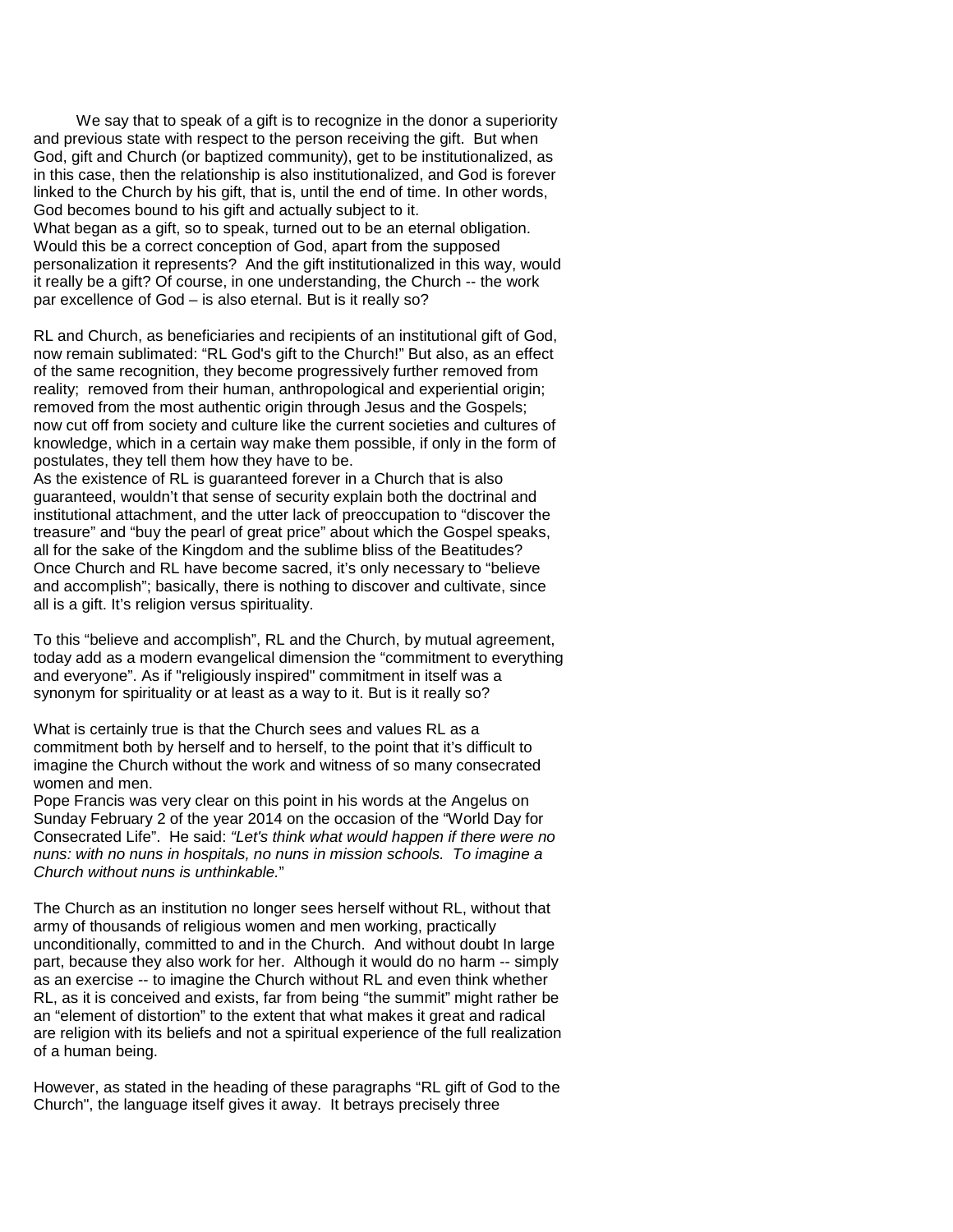concepts that are in crisis: God as a donor, RL as a divine gift, and the Church, because they don't respond to the reality they express. God as donor is as tender and loving as one could desire, but He is Lord, has the power to make gifts, is above, belongs to a different level and is not the God that spirituality would propose. God is one who, once accepted the revelation of God, can be reached by reason and even defended rationally. It's not the God of experience, that can only be reached when all other knowledge has been silenced, including a functional and self-interested knowledge of God.

A "RL gift of God" makes invisible, if not denies, that every human being as a speaking being, is capable of access to the absolute dimension.<sup>12</sup> To explain this dimension in the living human person, it is not required to have recourse to God to explain it as a gift, much less as a gift to "God's Church". The "absolute dimension", along with the "relative dimension" that is proper to a human being as far as it's a needful animal, is an invention of biology. It is neither a gift of God nor a "vocation" which God gives to some within the Church. It is a constitutive dimension of every human being as such and therefore one which every human being is called upon to cultivate, especially now in our society of knowledge. Humanity has no need that God should donate a gift of RL to his Church: every human being already has it internalized as a biological invention together with speech.

As far as the Church -- the community of spiritual women and men inspired by the life and teachings of Jesus -- is one community among many that give expression to the real communion of all human beings in their absolute dimension and in which this dimension grows and is celebrated. In the most profound sense, it can be said that it includes the community of entire mankind in so far as it is the carrier of this dimension.

And in the cultural sense, as has been said, it is the community that lives this dimension culturally inspired by the life and teachings of Jesus, which merits for itself the title "Christian". But taking into consideration that the important thing in Christian spirituality is what is substantive, essential and common, not just one which per se has the adjective "Christian", as happens to any other spirituality, although it's important, it's only cultural.

In synthesis, to a conception of RL as a gift of God to the Church, must be preferred the conception of the absolute dimension as constitutive to all human beings as such, and of special importance, especially today, together with their culture.

With all that on the table, nothing prevents utilizing a theistic language. However what is decisive is to realize its limitations and never hide or silence what we must express: that the spiritual dimension is not a divine gift of God to his Church but a dimension inherent in every human being and it demands to be cultivated.

### **3. Radical Impossibility of a Theoretical Conception of Spirituality**

In the long run, perhaps the worst thing would be to conceive of RL as having a theoretical nature linked to the gratuitous love of God for the Church. Because this conception really makes true spirituality invisible up to the point of impossible. Regarding this point, as in many other religious points, the step between a truth believed, however formulated as a fact or data -- RL God's gift to the Church -- and a predominantly theoretical attitude of acquiescence and acceptance, is very easy to take, and often occurs together with its consequences**.**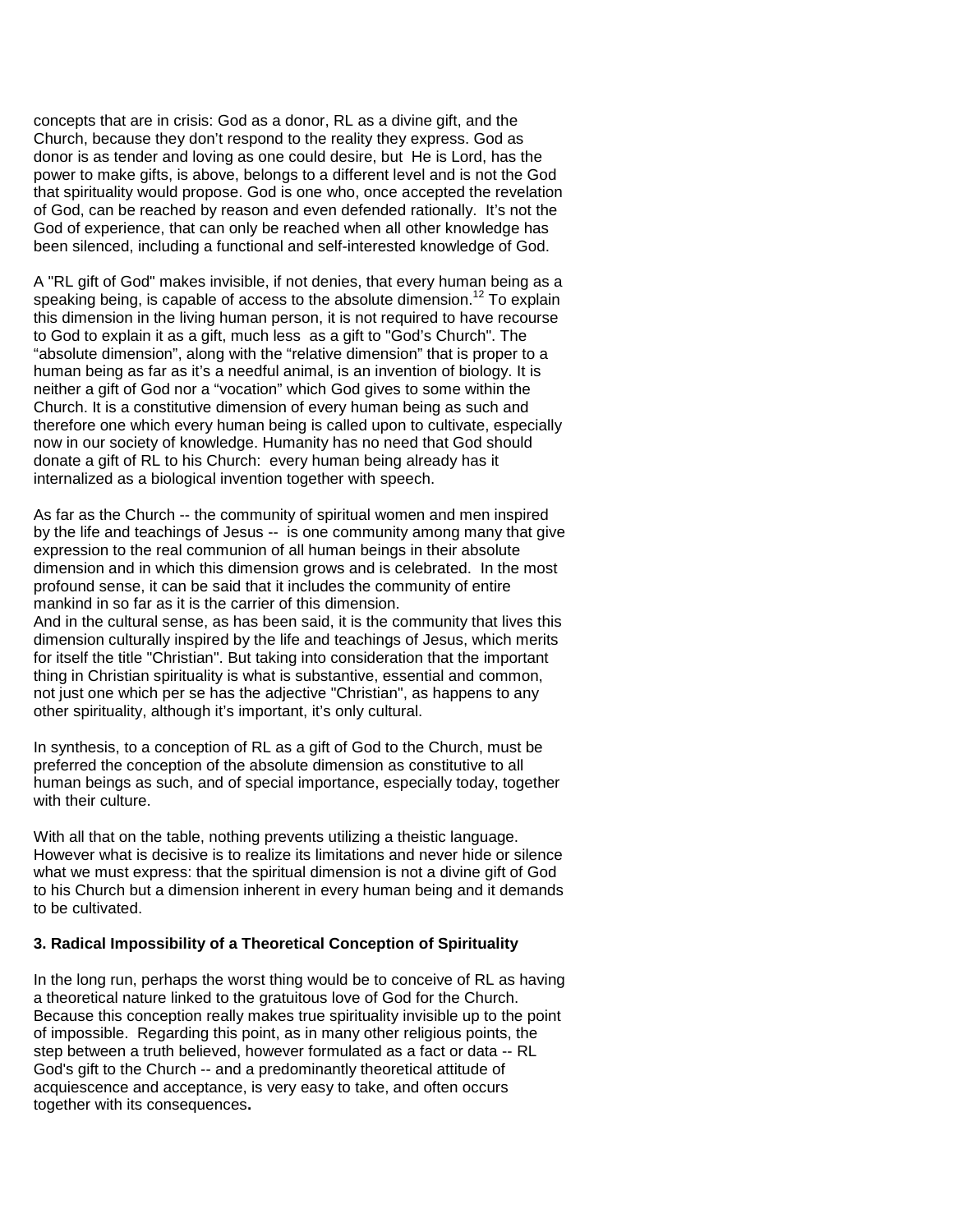The step is easy to take, because in this scheme of revelation which has become faith -- which is the quintessential scheme of theist religions - unconsciously the primacy is put on acceptance, and this is fundamentally mental and theoretical. It does suppose a discovering, and therefore an implication, in and from the most profound depths of a being. In the scheme of "revelation becoming –faith", revelation always comes from outside, it does not happen internally, in our intimate being, where we are most ourselves. Revelation always comes from outside, and its initiator is always some one else, external to us, -- GOD -- especially when revelation and faith have a traditional interpretation.

Hence one can spend a good part of life, if not all of it, in the effort to internalize something that should have been internal from the beginning. It is a heteronomous experience, not from and by our being. It is factitious and invested with authority; it reveals facts or data, external to us that we must accept, because their author is supposed to be God, raising acceptance and confession as the first and most important element. Faced with a hetronomous revelation the most important thing is to believe, confess and do what is asked of us, and the first thing we are asked for is assent. The theoretical nature of this movement can not be more evident. It's a complete movement affecting our thinking, our discursive and argumentative understanding, even our emotions, and can even go on separated from our deepest selves. The result may seem paradoxical, but it is not. It makes sense.

Therefore a starting point, so typical for "religions of dogmas", makes spirituality difficult, in so far as this is self-discovery and its cultivation, its involvement and effort, get to the point of making it impossible. This is what explains the theoretical and committed character that Christianity has as a religion, all at the expense of what ought to be its truly spiritual character. The less spiritual and experiential is its faith the more it has to compensate with one or the other of two contrary tendencies, either: sacramentalization and ritualism, or commitment. What's pathetic is that faith gets to become a revelation of truths, of contents, therefore somewhat theoretical and dual, when faith has no other object than itself, with neither contents nor formulations.<sup>14</sup>

Paraphrasing the words of Karl Rahner, "Christianity of the XXI century will be spiritual or will not be", it also can be said of RL it: it will be spiritual or it will not be at all. And for this it has to emerge from within what is presented and is regarded as "a call" or "vocation" felt internally but whose origin comes externally and is basically of a theoretical nature.

## **4.- Lack of the spiritual dimension that it claims to be**

Primarily religious, confessional and theoretical, as paradoxically RL seems to claim, it nevertheless is not so spiritual as it believes. Spirituality is not its forte, but rather its deficiency. Hence the spiritual weakness that has characterized it for centuries, with the result that truly spiritual women and men in it have been scarce, and even the exception. What has abounded in it are deeply religious women and men, and in this regard, models for the rest of the Christians, because RL was designed for this but not for genuinely spiritual women and men.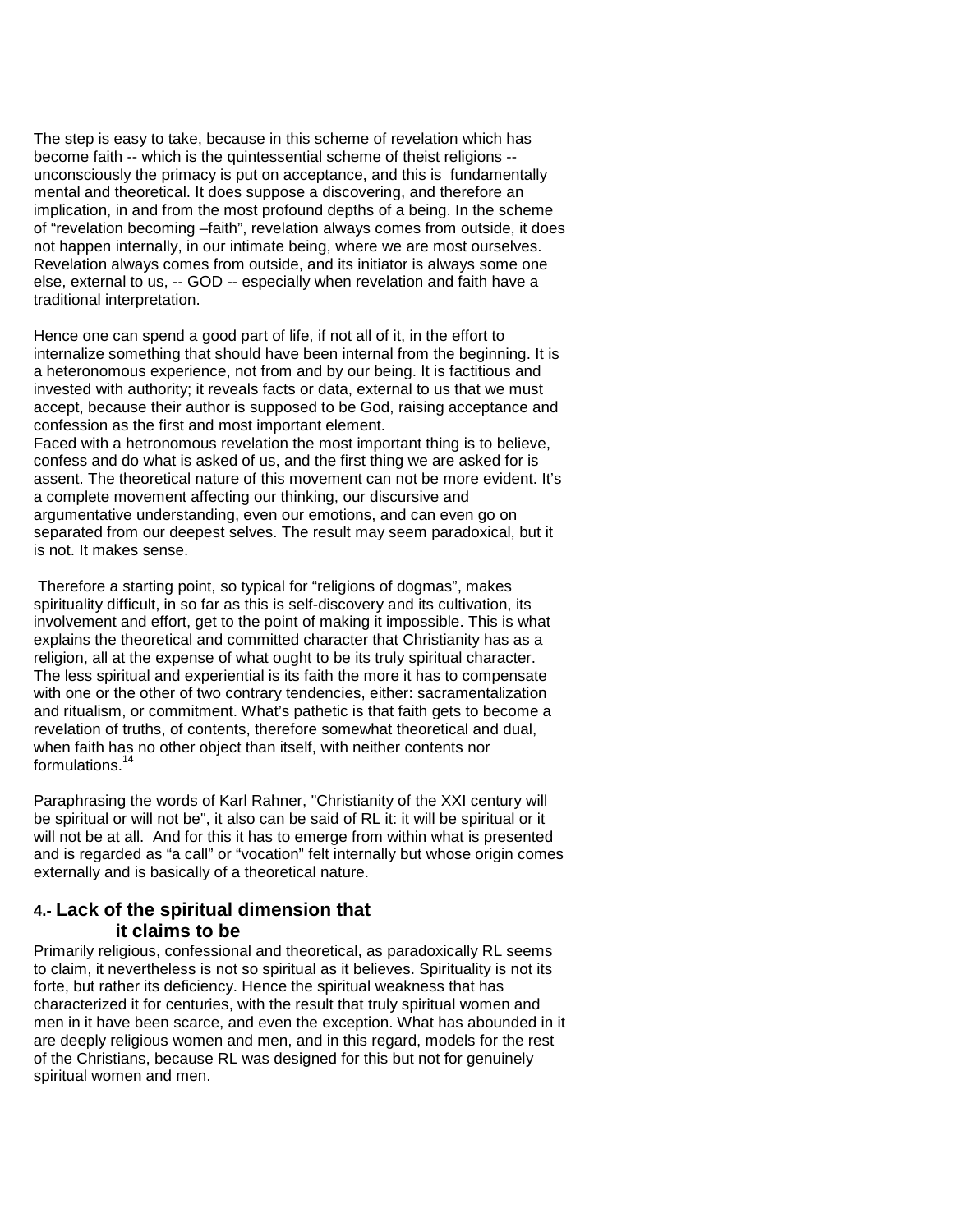We must be convinced of this. The RL is not intended nor designed for spirituality -- to produce truly spiritual men and women-- but to produce religious women and men. That's why we can not solicit from them that which they don't have, i.e. that for which they were not designed. RL, of course with its natural deterioration and relaxations, has managed very well to produce religious women and men. It has even made them into exemplary women and men. But **this** happens always within Christianity as a "religion of beliefs" and logically a moral life of asceticism but not of genuinely spiritual women and men. And this simply because Christianity was never considered a path to spirituality.

In this respect it's a pity that in the "Asian Journal" of Thomas Merton the passage was silenced in which on 3 successive days in November 1968, he had three interviews with the Dalai Lama talking about Tibetan Buddhist spirituality and Christianity and how the Dalai Lama was honestly concerned to learn about monastic life in the West, and in particular about the spiritual role played by the three vows in the spiritual life of the monks. The Dalai Lama was so interested in this point that in the third and final interview he asked specifically about it. The newspaper reflects only the interests of the Dalai Lama and some of his questions, such as whether, *"once the monks took vows, they continued to make progress along a spiritual way towards some eventual enlightenment, and, what were the steps in this progress?"*15. It does not pick up the possible responses of Merton, who probably could not go much beyond the conventional: the vows as consecration, commitment and availability. Because these were the values that prevailed in 1968, and still are dominant in the monastic and RL in general in the West.

And this is what continues to happen, now in the new society and cultures of knowledge, in which however religion is increasingly in crisis, and spirituality is what women and men in this society are looking for and demanding. The contradiction could not be greater, and hence the crisis. And yet, with its weak proposals for change and adaptation, RL continues to offer more of the same: beliefs and morality are first in all renewal, before and instead of Christianity as a path to spiritual life and to spirituality. While spirituality as the culture of the absolute dimension is the condition for survival, RL only succeeds in offering "quality religiosity" -- certainly enlightened and educated, with high social awareness -- but still religion, that is to say, a way of life more bound up to truths of faith, beliefs and rituals, and outmoded contents than to our inner life and interior oneness.

Rather than anemia, RL is suffering from a profound and radical lack of spiritual life.

# **5. Radical commitment or insufficiency and compensation**

For this situation RL has come up with an alibi which is not merely ambiguous, but even very dangerous: the over-evaluation of activity, especially in the form of human commitment. Having been called to discover the absolute dimension, which by its nature is free and fully total here and now, RL nevertheless persists and insists upon evaluating activity for its fruits and results, i.e. for its ability to improve human living conditions and personal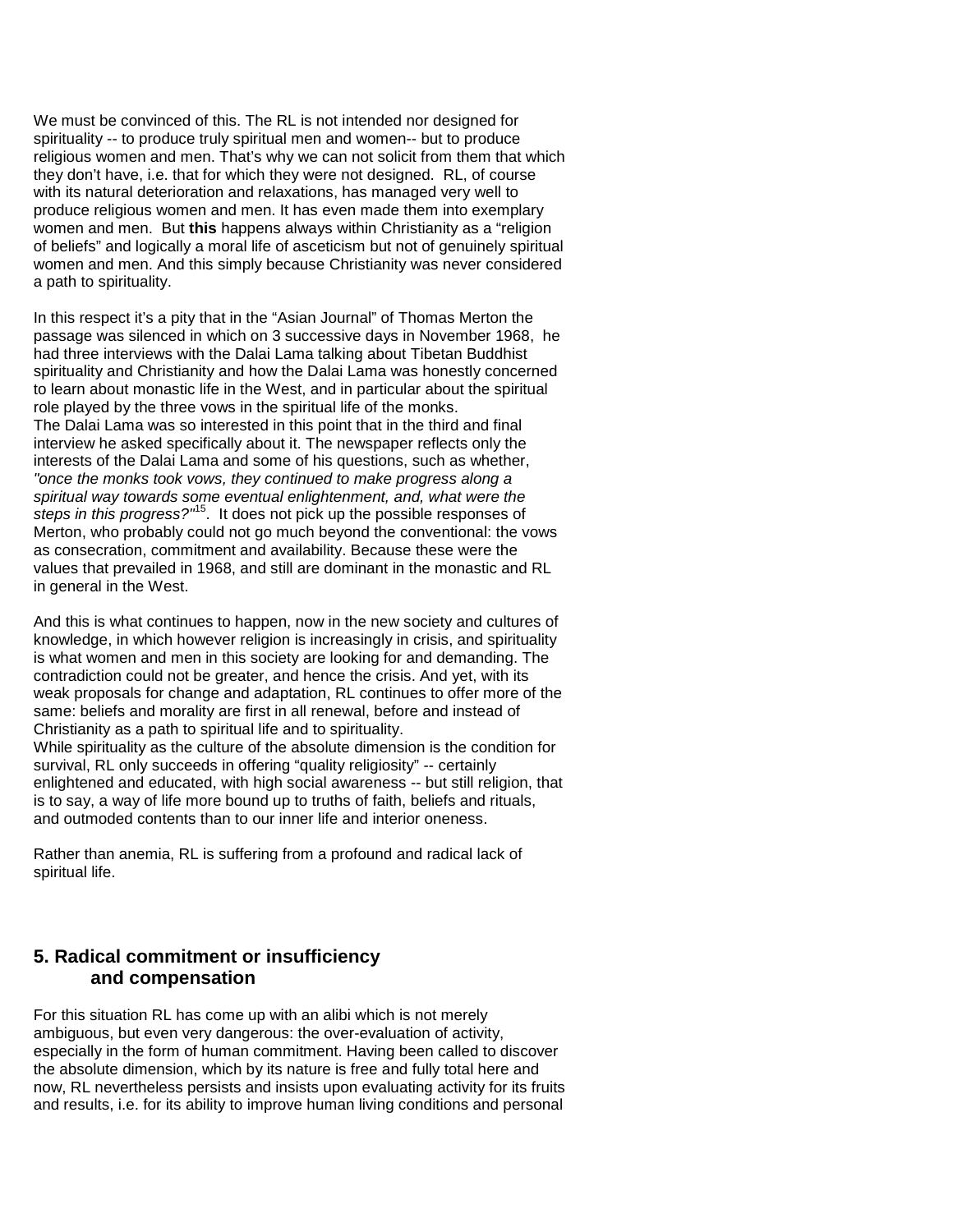realization. This approach constitutes a serious difficulty because the pertinent activity is incompatible with spirituality.

It is true that what apparently drives RL in this direction is love -- the greatest commandment of Jesus and the criterion par excellence of Christian spirituality and, strictly speaking, of all spirituality, since without love there is no spirituality. But likewise on this point we must be very clear and. The love that is the path to and expression of spirituality is totally unselfish, fully complete in itself, given fully and totally freely, never as "a means for an end".

Only this love is spiritual and the path to spirituality. And this love has a special character, very well expressed in the *Bhagavad Gita* and the Beatitudes: it is an action taken for itself, not for its results, i.e, activity fully and totally selfless. Every other love and activity is "self-interested", even though in a very subtle way, and it is neither liberating nor personally realizing – it is not spiritual.

The Christians who composed the "Hymn to Love" mentioned by Paul in 1 Corinthians chapter13, especially verses 1-3, were very clear on this point.

Also it was very clear to Mahatma Gandhi, when with reference to his nonviolent movement, *satyagraha,* he told his followers to be absolutely sure of its political triumph, while at the same time warning them not to join the movement simply because of this security, because that would be to pervert it. They had to join the movement for the movement itself, for the fullness that the action in itself meant, and not for its results<sup>16</sup>. No wonder that the *Bhagavad Gita*, along with the Beatitudes were the two texts on which he meditated especially during the last years of his life.

The Religious Life may believe that a totally disinterested love is the driving force in its being and acting. But is that really true? It would have to have the courage to objectively and quite frankly propose it for soul searching, since there is so much depends on it.<sup>17</sup>

At least it would have to be a point of suspicion of something since when talking about selfless activity in itself, and not for its results, many women and men religious frown, as if they were being invited to passivity and inaction, when it in fact it touches upon a very wise and genuinely spiritual teaching. This activity itself, regardless of its results or fruits, does not presume passivity or inaction, but rather activity at its highest degree: activity identified with being, activity in and for its totality, without any selfishness or subjectivity. Without this generosity and selflessness as the foundation for everything, activity succumbs to calculation and selfishness as the universal law for everything<sup>18</sup>, as it already is, as we suffocate for having eliminated the natural and social conditions for gratuity necessary to live as human beings even biologically. Selfishness, subtle as it might be, is partial and sees everything as partial, in terms of means, never in terms of being full and total as we all are and everything is.

Another suspicious element is that the self-interest in RL because of its commitment has emerged and keeps on emerging within the "religious nature" of Religious Life itself, in its turn was assumed from Christianity itself as a religion. Is it possible that with this as the means and without superseding it, there could be generated the possibility of a total, genuinely spiritual commitment? It would take a miracle.

We must be very clear. There are commitments arising from a religious motivation that can continue up to death, and yet are not spiritual -- they are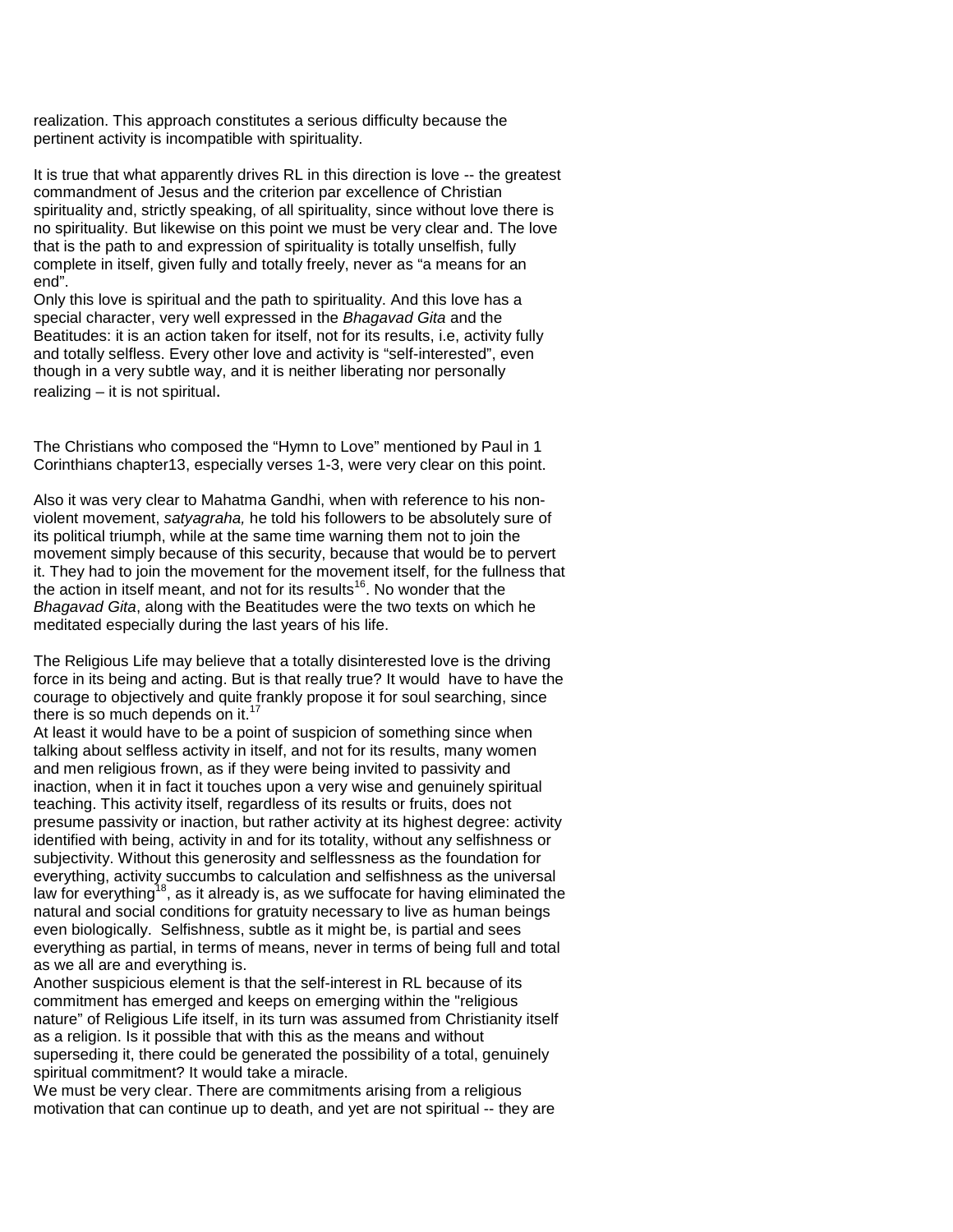not total. They are subtly self-interested commitments: expressions of a certain attachment and product of a certain rationalization, a certain justification and calculation. They don't spring up from an experience of the absolute but from a view point that is ethical, rational and limited, even though it might be necessary.

The insistence of a Master Eckhart upon this surrender and complete detachment does not carry a medieval aroma. Instead, it is a very current doctrine, that today no spiritual person would contradict. It means death to self or the ego, of what both spiritual women and men have spoken of at all times and in all cultures. Jesus was also strong on this same teaching with expressions such as "he who tries to save his life will lose it, and whoever loses it, will retain it" (Lc 17: 33) or "when you give alms, don't let your left hand know what your right hand is doing "(Mt 6: 3) --- disinterest and total surrender.

Contrary to what we are accustomed to think, quite possibly the commitment as it is carried out and realized by RL is a sign of spiritual failure and functions as a compensating mechanism. It is certain that from a deeper and more genuine spirituality, the commitment of the RL would also be more genuine and more fruitful. Because in no way at all it attempts to diminish the commitment but rather to provide it with the spiritual dimension it deserves: the dimension of gratuity and total self-giving. Self-giving? "Self-giving" supposes a dualism that involves two. Instead it should be of "total unity".

Is it surprising that some authors, social philosophers, epistemologists and theologians are now positing activity without results as the pre-supposition from which we have to depart, if we want to build a society that is human, let alone more just and humane, even simply feasible? We are making reference to authors such as Raimon Panikkar<sup>19</sup>, Franz Hinkelammert<sup>20</sup>, Marià Corbí<sup>21</sup> and Antonio González<sup>22.</sup>

Frequently RL suffers the temptation of not having done sufficient to change the world in which we happen to live. Is this an "Evangelical Syndrome" or rather "activity" as it is valued by western society? Without realizing that if it is this second one, then this commitment, even with all its values and virtues, is merely reproducing the very partial and therefore highly debatable, fundamental axiological western-world vision and therefore of course, thus reproducing a world which in other respects, RL correctly criticizes and condemns. If that were the case, then rather than regret for not having done enough, RL should have to ask itself about "how it was done" and then be repentant for that. In spirituality as a path and an experience the "how" is usually more important than the "what". And it seems that should be the same in RL.

#### xxxxxxxxxxxxxxxxxxxxxxxxxxxxxxxxxxxxxxxxxxxxxxxxxxxxx

1 Correo electrónico: *jarobles@cedi.cr*<br><sup>2</sup> Una vida dedicada en totalidad y de manera permanente a Dios en la Iglesia y sancionada como tal por esta, que automáticamente se traduce en dedicación to-tal a la Iglesia. Ambas "dedicaciones" se implican mutuamente y una vez reali-zadas

aparecen como "sagradas", en el sentido de no cuestionables.<br><sup>3</sup> A propósito del cristianismo como una religión de las sociedades preindustria-les y fundamentalmente agrarias, ver: Marià Corbí, **Proyectar la sociedad Re-convertir la religión**, Herder, Barcelona 1992, pp. 227-325; **Religión sin religión**, PPC, Madrid 1996; **Hacia una espiritualidad laica. Sin creencias, sin religiones, sin dioses**, Herder, Barcelona 2007; J. Amando Robles, **Repensar la religión. De la creencia al conocimiento**, EUNA, Heredia (Costa Rica) 2002.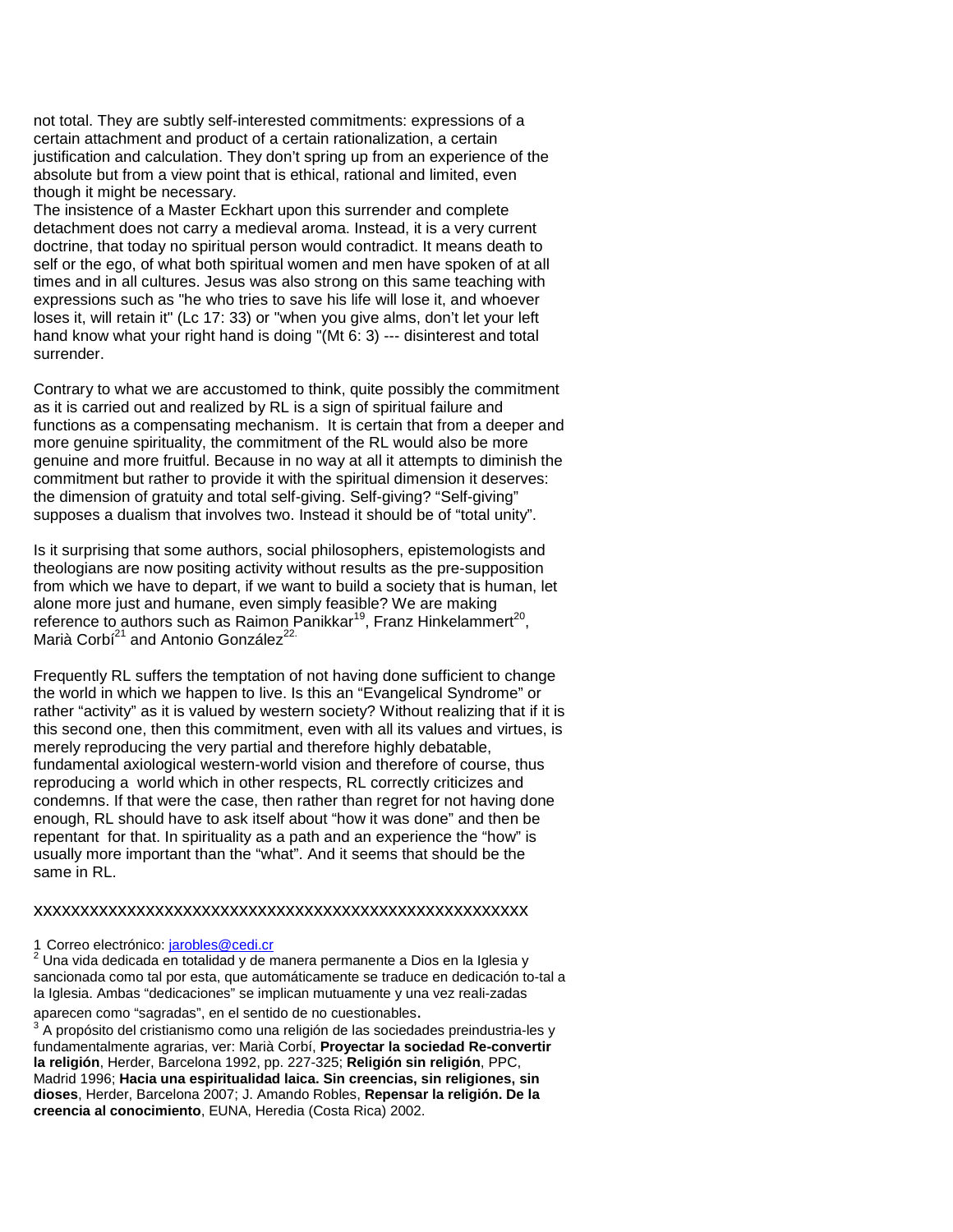<sup>4</sup> Ver Marcel Légaut, **Introduction à l`intelligence du passé et de l`avenir du christianisme**, Association Culturelle Marcel-Légaut, La Magnanerie-26270 Mirmande, 1997. Traducción parcial al castellano en la obra **Reflexión sobre el pasado y porvenir del cristianismo**, Asociación Marcel Légaut, Madrid 1999. 5 Entendemos por creencias, y por ende las calificamos de míticas, todas las verdades, como las religiosas, pero no sólo ellas, que pretenden ser descripciones de la realidad, cuando el conocimiento antes que conocimiento de la realidad es modelación de esta. Concebidas de

esta manera, las creencias son producto de una epistemología mítica.<br><sup>6</sup> Como lo fue todo el Concilio Ecuménico Vaticano II. Ver al respecto nuestro trabajo, J. Amando Robles, "*Un Concilio tan necesario como profundamente in-suficiente. Crítica de Marcel Légaut al Concilio Ecuménico Vaticano II*" en

http://cedi.cr/recursos/docs/publicaciones/AR-Legaut-Vaticano%20II.pdf acce-sado el 16/04/14.

Decimos "cristianismos evangélicos", en plural, porque, como se sabe, son va-rios los cristianismos, no uno solo, que coexisten en los Evangelios y, en princi-pio, con la misma o parecida radicalidad evangélica

<sup>8</sup> Maestro Eckhart, Sermón 14 "*Beati pauperes in spiritu, quia ipsorum est regnum coelorum"*, en **Obras Escogidas**, Edicomunicación, Barcelona 1998, p. 196.

<sup>9</sup> *Ibidem*, p. 195**.**<br><sup>10</sup> En la concepción de Eckhart este lugar sin lugar es la "chispa" del alma, don-de nada ni nadie ha entrado nunca, ni siquiera Dios. Una manera extrema de in-dicar el no lugar.

<sup>11</sup> A este respecto la Exhortación Apostólica Postsinodal *Vita consecrata* de Juan Pablo II del 25 de marzo de 1996 "Sobre la vida consagrada y su misión en la Iglesia y en el mundo" no puede ser más elocuente. Ver sobre todo nº 29-34, "En la iglesia y

para la Iglesia".<br><sup>12</sup>De esta manera nos hacemos aquí eco de la antropología que maneja Marià Corbí, el ser humano como animal viviente hablante, y que por el hecho de hablar tiene un doble acceso a la realidad, que aparece ante él en una doble di-mensión, *relativa*, o sea función de la vida, y *absoluta*, o como en sí misma es. Ver a este respecto Marià Corbí, **La construcción de los proyectos axiológicos colectivos. Principios de** 

Es mucho más fácil pensar la realidad e intentar transformarla en función de nosotros, porque esto es lo que hacemos como animales vivientes interesados que somos, que trabajar y cultivar la propia interioridad, y desde ella y con ella pensar la realidad y transformarla

Ver Tomás de Aquino, Sum. Th. II-II, q. 1, arts. 1 y 2, doctrina muy reiterada por Raimon Panikkar en sus obras. Ver, por ejemplo, **Iconos del misterio. La experiencia de Dios**, Ediciones Península, Barcelona 1998, pp. 42-45; **La nueva inocencia***,* Editorial Verbo Divino, Estella (Navarra) 1993, p. 183; **Entre Dieu et le cosmos. Entretiens avec Gwendoline Jarczyk**, Albin Michel, Paris 1998, p. 213 y sgs. Es también muy ilustrativa al respecto la diferencia que ad-vierte Marcel Légaut entre lo que él llama *movimiento de fe* y *acto de formula-ción*, acto este último que demanda *adhesión*. Ver Marcel Légaut, *Ensayo sobre la fe*, publicado por

<sup>15</sup> Diario de Asia, Trotta, Madrid 2000, p. 132.<br><sup>16</sup> Mahatma Gandhi, **Mi vida es mi mensaje. Escritos sobre Dios, la verdad y la no violencia.** Introducción y edición de John Dear. Sal Terrae, Santander, 2ª ed.

En los mismo escritos que acabamos de citar de Gandhi se lee: "La identifica-ción con todo lo que vive es imposible sin autopurificación. Sin autopurificación la observancia de la Ley de la No-violencia no es más que un sueño vacío. Nadie puede hacer el bien si no es puro de corazón" (p. 79).<br><sup>18</sup>El esquema de la ley, como lo llama Antonio González en su obra **Teología de la** 

**praxis evangélica. Ensayo de Teología Fundamental**, Sal Terrae, San-tander 1999, cap. 3, pp. 112-173.<br><sup>19</sup> La espiritualidad como condición de la nueva civilización que hay que cons-truir

está presente en toda su abundante obra, especialmente bajo la categoría de visión *cosmoteándrica* de la realidad. Ver especialmente **La intuición cosmo-teándrica. Las tres dimensiones de la realidad,** Trotta, Madrid 1999; **La ple-nitud del**